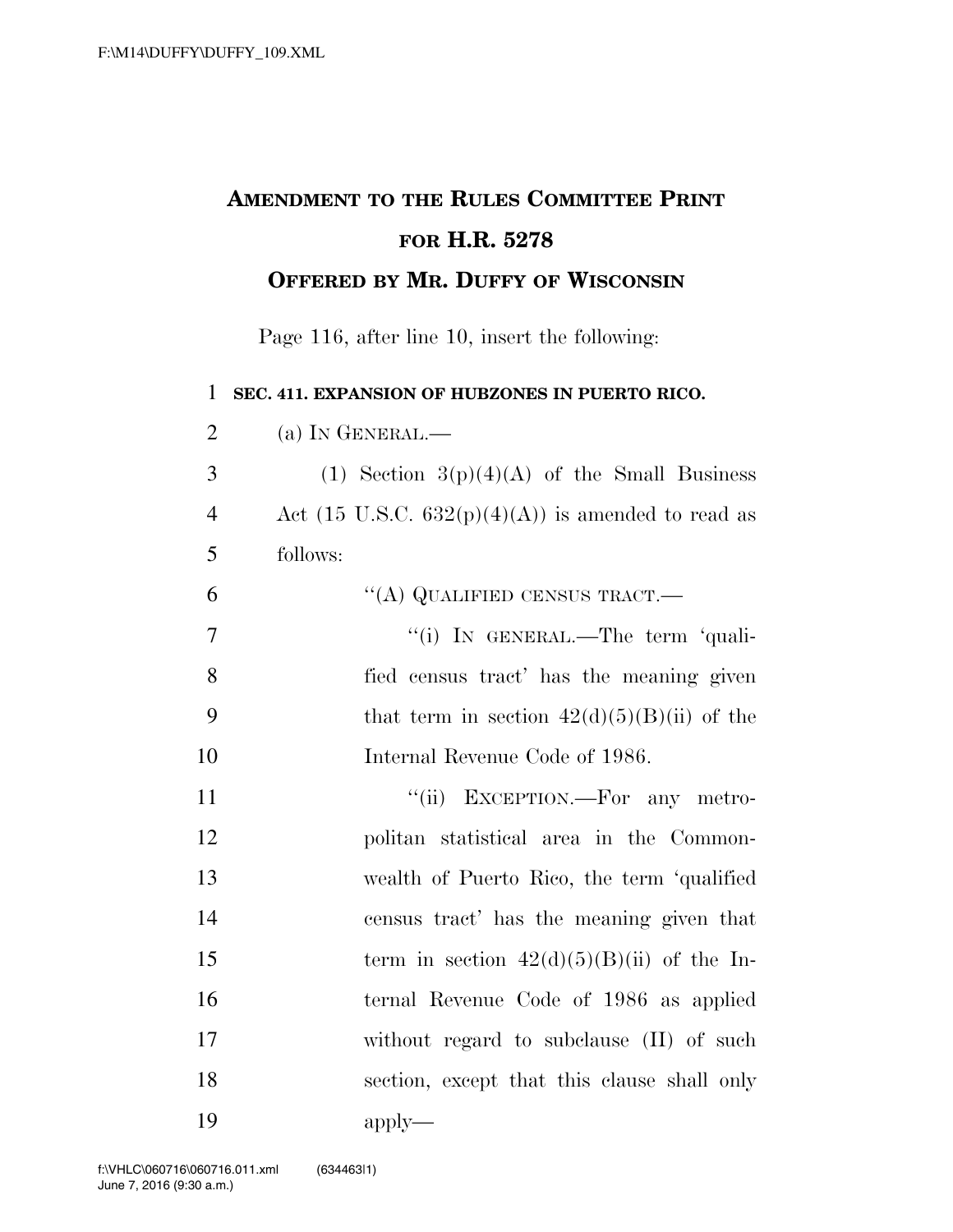| $\mathbf{1}$   | $\lq(1)$ 10 years after the date that               |
|----------------|-----------------------------------------------------|
| $\overline{2}$ | the Administrator implements this                   |
| 3              | clause, or                                          |
| $\overline{4}$ | $\lq\lq$ (II) the date on which the Fi-             |
| 5              | nancial Oversight and Management                    |
| 6              | Board for the Commonwealth of Puer-                 |
| 7              | to Rico created by the Puerto Rico                  |
| 8              | Oversight, Management, and Eco-                     |
| 9              | nomic Stability Act ceases to exist,                |
| 10             | whichever event occurs first.".                     |
| 11             | (2) REGULATIONS.—The Administrator of the           |
| 12             | Small Business Administration shall issue regula-   |
| 13             | tions to implement the amendment made by para-      |
| 14             | $graph(1)$ not later than 90 days after the date of |
| 15             | the enactment of this Act.                          |
| 16             | (b) IMPROVING OVERSIGHT.                            |
| 17             | $(1)$ GUIDANCE.—Not later than 270 days after       |
| 18             | the date of the enactment of this Act, the Adminis- |
| 19             | trator of the Small Business Administration shall   |
| 20             | develop and implement criteria and guidance on      |
| 21             | using a risk-based approach to requesting and       |
| 22             | verifying information from entities applying to be  |
| 23             | designated or recertified as qualified HUBZone      |
| 24             | small business concerns (as defined in section      |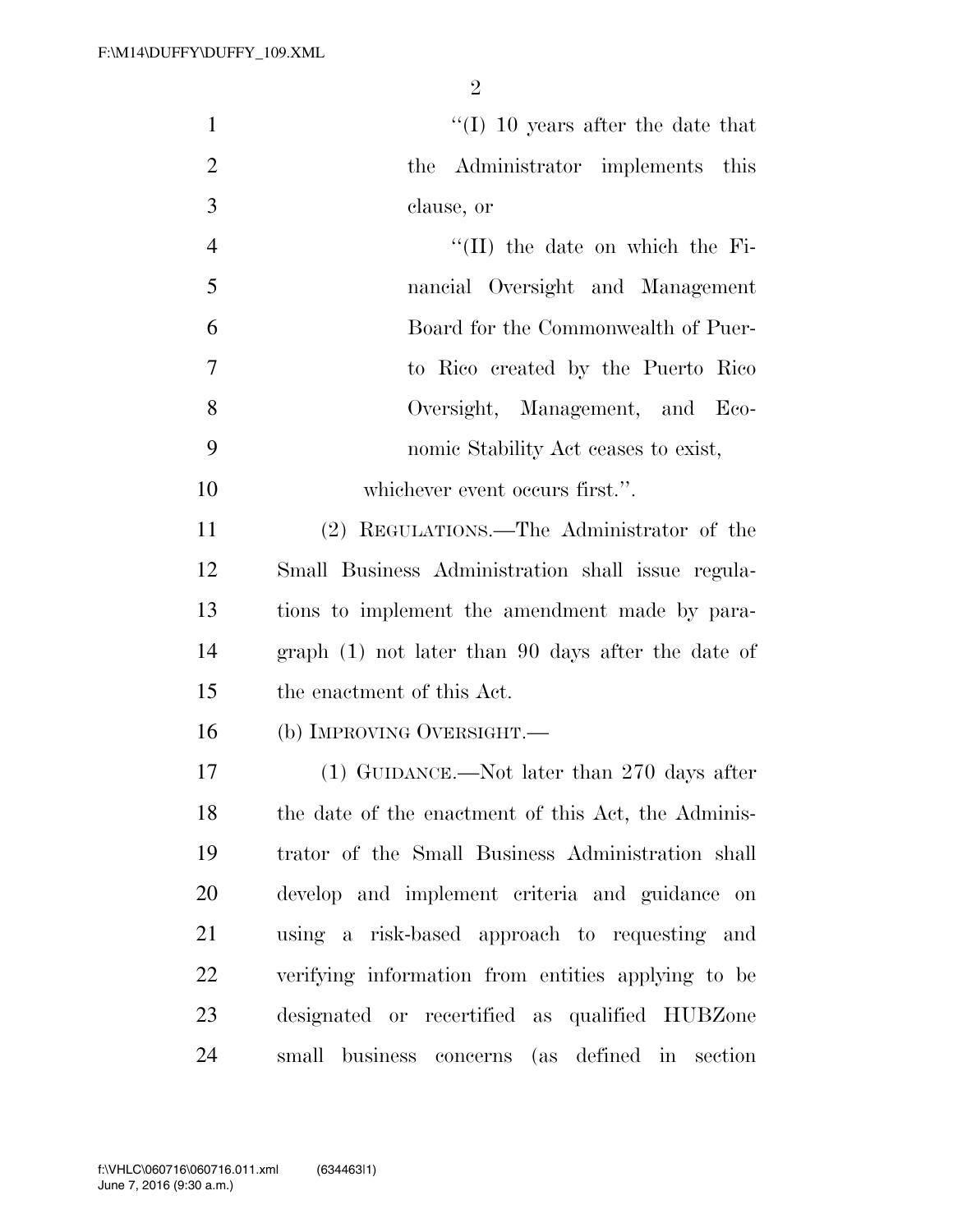$1 \qquad 3(p)(5)$  of the Small Business Act (15 U.S.C. 2  $632(p)(5)$ ).

 (2) ASSESSMENT.—Not later 1 year after the date on which the criteria and guidance described in paragraph (1) is implemented, the Comptroller Gen- eral of the United States shall begin an assessment of such criteria and guidance. Not later than 6 months after beginning such an assessment, the Comptroller General shall submit a report to the Committee on Small Business and Entrepreneurship of the Senate and the Committee on Small Business of the House of Representatives that includes—

 (A) an assessment of the criteria and guid- ance issued by the Administrator of the Small Business Administration in accordance with **paragraph**  $(1)$ ;

 (B) an assessment of the implementation of the criteria and guidance issued by issued by the Administrator of the Small Business Ad-20 ministration in accordance with paragraph  $(1)$ ;

 (C) an assessment as to whether these measures have successfully ensured that only qualified HUBZone small business concerns are participating in the HUBZone program under